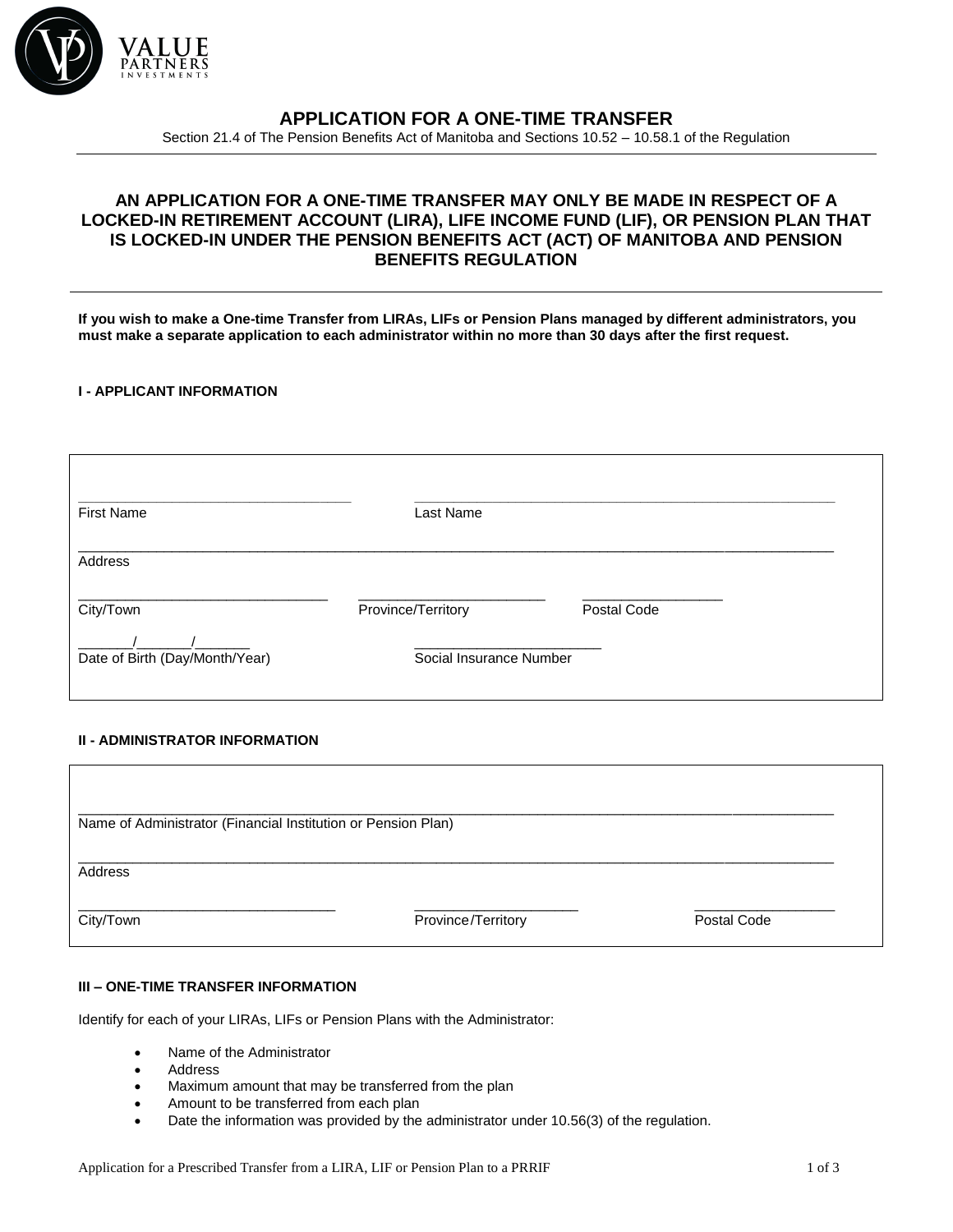| <b>Name of Administrator</b><br>(Financial Institution or<br>Pension Plan) | <b>Address</b> | <b>Maximum</b><br><b>Amount</b><br>Available * | Amount to be<br><b>Transferred</b> | <b>Date</b><br>information<br>provided by<br>Administrator |
|----------------------------------------------------------------------------|----------------|------------------------------------------------|------------------------------------|------------------------------------------------------------|
|                                                                            |                |                                                |                                    |                                                            |
|                                                                            |                |                                                |                                    |                                                            |
|                                                                            |                |                                                |                                    |                                                            |
|                                                                            |                |                                                |                                    |                                                            |

\* The maximum amount available is the maximum amount that may be transferred from the plan (must not exceed 50 percent of the amount in the plan).

### **YOU ARE LIMITED TO A ONCE IN A LIFETIME ONE-TIME TRANSFER OF UP TO 50% OF THE BALANCE IN ONE OR MORE LIRAs, LIFs OR PENSION PLANS TO A PRESCRIBED REGISTERED RETIREMENT INCOME FUND (RRIF).**

### **IV - PRESCRIBED RRIF ADMINISTRATOR INFORMATION**

|         | Name of Prescribed RRIF Administrator that will manage and issue the prescribed RRIF contract |             |
|---------|-----------------------------------------------------------------------------------------------|-------------|
| Address |                                                                                               |             |
| City    | Province/Territory                                                                            | Postal Code |

### **V - APPLICANT'S STATEMENT** (as per 10.56(4) of the regulation)

I declare that on the date I sign this application:

- I have not previously made a One-time Transfer from one or more LIRAs, LIFs or Pension Plans to a prescribed RRIF under section 21.4 of the Act;
- I understand that this is a request for a once in a lifetime One-time transfer and unless I make a One-time transfer request to all plans within 30 days after the first request, I will not subsequently be able to make a One-time transfer request;
- All the information contained in this application and the documents that accompany this application are accurate and complete;
- Subsection 21.4(5) of the Act requires that if you were a pension plan member and you have a spouse or common-law partner; and at the time of making the application you are not living separate and apart from the spouse or partner by reason of a breakdown of your relationship, the One-time Transfer cannot be made unless the spouse or partner consents in writing by completing 'Form 4 – Consent to One-time Transfer of Manitoba Locked-In Money' available on the Office of the Superintendent's website

 $\Box$  I do not have a spouse or common-law partner whose consent is required by subsection 21.4(5) of the Act.

I do have a spouse or common-law partner whose consent is required by subsection 21.4(5) of the Act. I have attached a completed Form 4 – Consent to One-time Transfer of Manitoba Locked-In Money.

I sign this application form at:

| City/Town |        | Province/Territory/State | Country |
|-----------|--------|--------------------------|---------|
| this      | day of | 20                       |         |

\_\_\_\_\_\_\_\_\_\_\_\_\_\_\_\_\_\_\_\_\_\_\_\_\_\_\_\_\_\_\_\_\_\_\_\_\_\_\_\_\_\_\_\_\_\_\_\_\_ (Signature of Applicant)